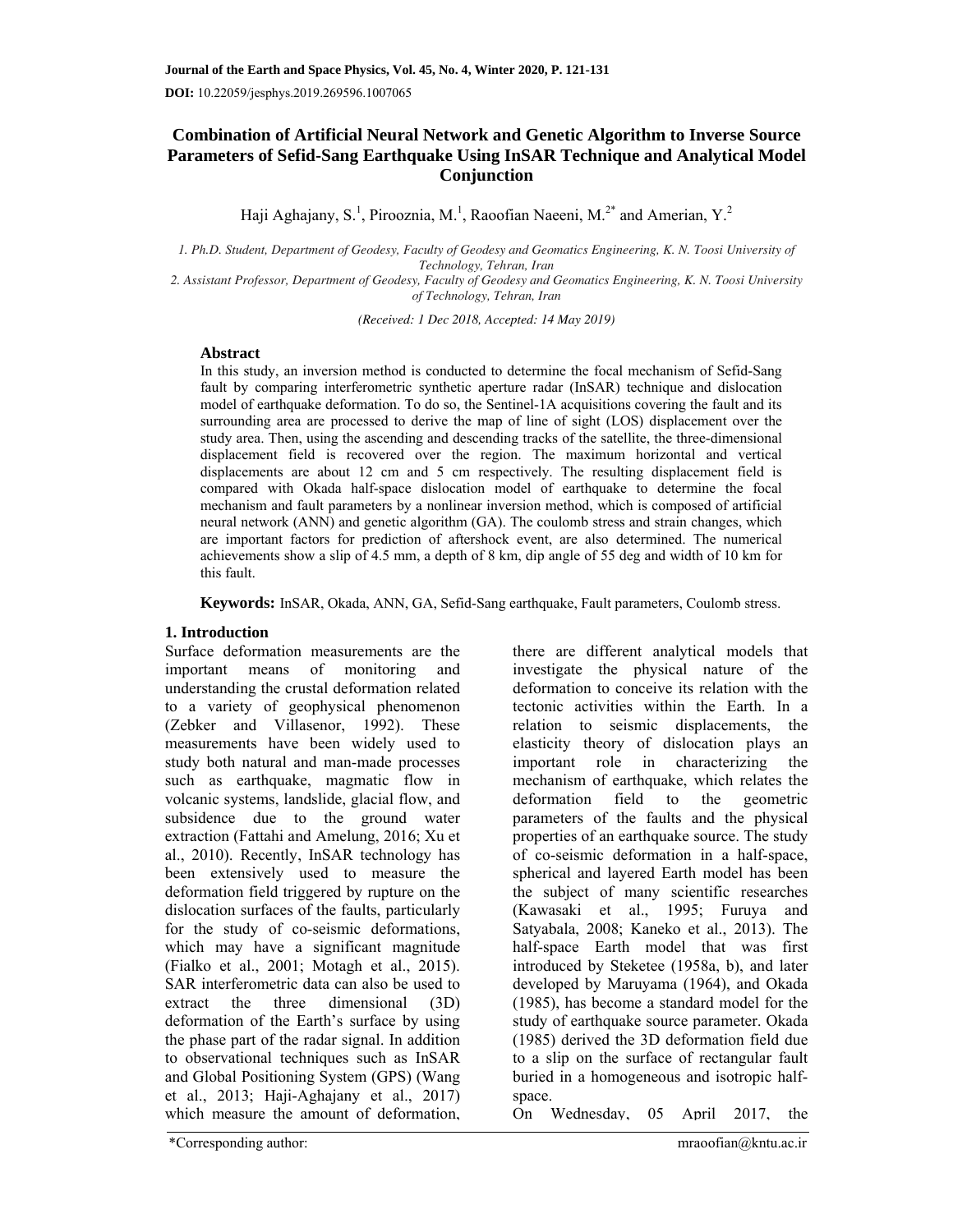earthquake with magnitude  $6.1 M_w$  was triggered d at 3 km f from the Sef fid-Sang city triggered at 3 km from the Sefid-Sang city<br>and 84 km from southeast of Mashhad city, in Khorasan Razavi province of Iran. According to seismic records of the Institute<br>of Geophysics at the University of Tehran, of Geophysics at the University of Tehran the cause of this earthquake was the Sefid-Sang fault whose foci was located at a depth Sang fault whose foci was located at a depth<br>of 6 km. According to the report from this institute, the Sefid-Sang earthquake has been<br>the result of a reverse fault, in which the<br>compressive stress between the two sides of the result of a reverse fault, in which the compressive stress between the two sides o the fault produced the dip-slip dislocation. Fig. 1 shows the earthquake center and the Fig. 1 shows the earthquake center and the study area. Mashhad city is the second largest city in Iran. It is located in northeastern of Iran surrounded by active seismic zones. It has has experienced several destructive<br>earthquakes in the history of seismology of Iran, and thus there is the possibility of powerful events in this area and around it. This active tectonic region is located in the<br>Mashhad Plain, between Kopet-Dagh basin<br>in the north and Binaloud mountain range in<br>the south, both of which have the potential Mashhad Plain, between Kopet-Dagh basin in the north and Binaloud mountain range in the sout h, both of w which have the potentia for large and strong earthquakes. The Plain for large and strong earthquakes. The Plain<br>was formed by tectonic movements of several faults, wh hich extend along the northwest to the southeast (Ambraseys and Melville, 1982; Akbari et al., 2011). On the basis of the recent studies conducted by the International Insti Engineering and Seismology (IIEES), it ha been pointed out that the tectonics of the area<br>has a quite complex structure (Walker et al., has a quite complex structure (Walker et al. 2003). In Fig. 1, seismic hazard zonation map of the study area based on iso-acceleration experienced several Institute of destructive Earthquake edee<br>eee

been shown. According to this map, the area is l located in a medium to h high hazard zone. Among the powerful earthquakes that have occurred in this area, one can mention the significant earthquakes of 1598, 1676 and 167 78 A.D (Ak kbari et al., 2011). The most important historical earthquake was that on July 30, 1673, which killed about 4,000 people (Ambraseys and Melville, 1982; Akb bari et al., 20 011). ntours for a return period of 75 years has

posed to the control of the control of the control of the the the the control of the control of the control of the control of the control of the control of the control of the control of the control of the control of the co In is conducted to obtain the fault parameters of the 2017 S Sefid-Sang earthquake using InSAR co-seismic deformation fields in a conjunction with the analytical model of Okada (1985). To do so, the Sentinel-1A acq quisitions f for both descending and ascending tracks of the satellite are processed to determine the 3D displacement field over the study area. After determination of the actual displacement field due to the fault rupture, it is entered into the analytical model of f Okada ( (1985) to constrain the fault parameters and focal Specifically, algorithm that includes the combination of ANN and GA, is applied to tackle the seismic inver earthquake could change the coulomb stress near the fault planes, and then make the aftershocks easier to occur or delayed to occur, the coulomb stress as an important seismological factor is also computed at the fault plane and its spatial variation is discussed. this stud dy, an in nversion m method mechanism of this the nonl linear inve problem. this earthquake. Since inversion the



Figure 1. Earthquake center and its surrounding region and seismic hazard zonation map of the study area (Akbari et al., 2011; Guangy yu et al., 2018).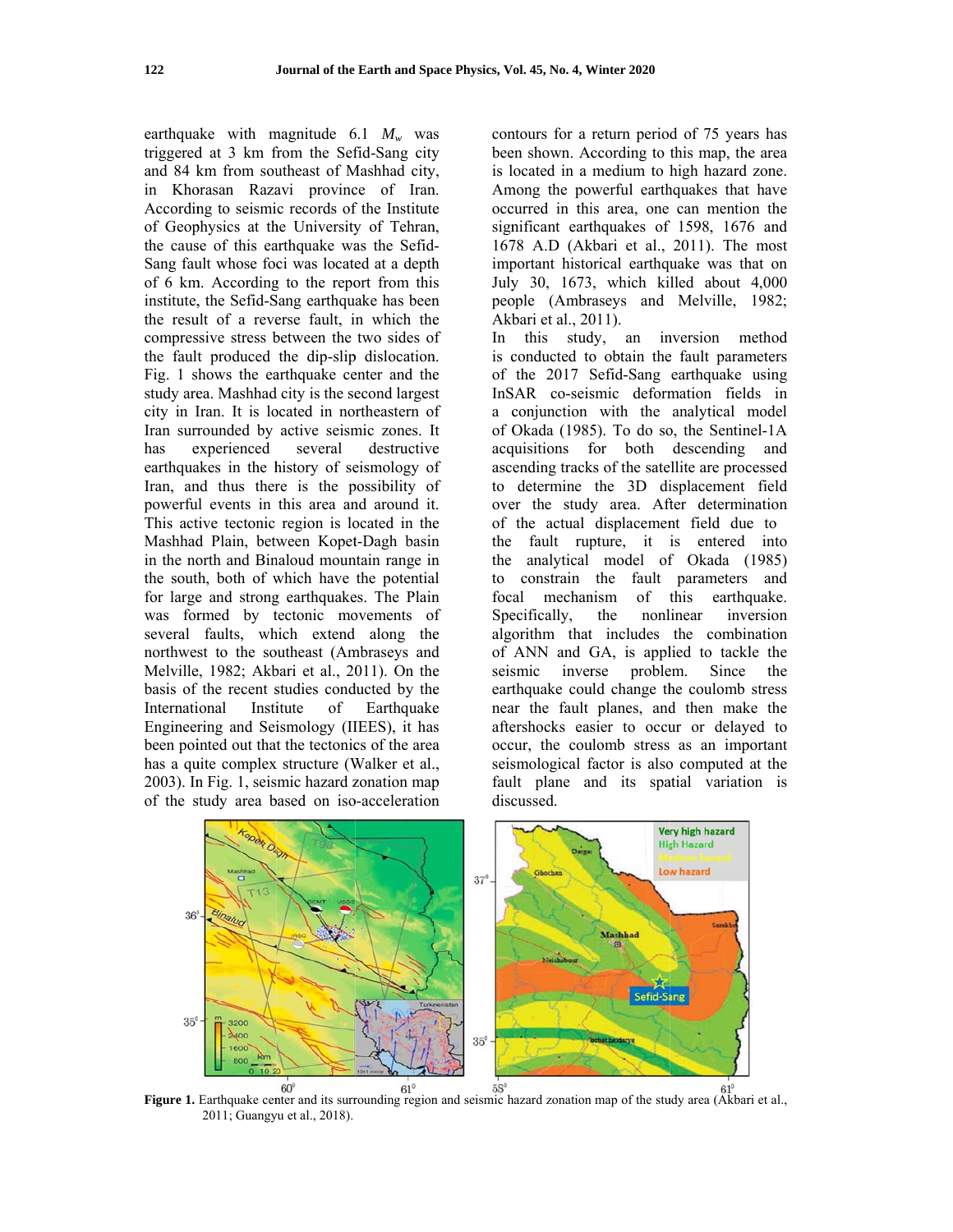#### **2. InSAR techniques for the measurement of deformation**

The InSAR technique can measure the projection of the deformation vector onto the LOS direction, defined as the shortest path from a given point on ground to the SAR antenna phase center. InSAR provides some unique capabilities for the study of crustal deformation and active processes (Huadong et al., 2010). The basic InSAR observable is called an interferogram, which represents the per-pixel phase difference between two SAR acquisitions. For a given interferogram, the observed InSAR phase change can be expressed as (Jolivet et al., 2012; Wang et al., 2013):

$$
\Phi = \Phi_{def} + \Phi_{topo} + \Phi_{atm} + \Phi_{Flatten} + \Phi_{noise}
$$
\n(1)

where  $\Phi_{def}$  is the deformation phase along the LOS direction,  $\Phi_{\text{tone}}$  is the phase resulted from the topography effect,  $\Phi_{atm}$  is the phase resulted from the atmospheric delay,  $\Phi_{Flatten}$ is the phase from the orbital effect and  $\Phi_{noise}$ is the phase related to other thermal noise errors (Zebker and Villasenor, 1992). Since we decide to extract the displacement field from InSAR observations, namely,  $\Phi_{def}$ , the other contributions in the observable InSAR phase should be modeled from auxiliary data and removed from Eq. (1).

In this study, for the reduction of the topography and orbital effects, the Aster DEM with resolution of 30 m and orbital files are used respectively. Orbital data are not accurate enough to remove the orbital effects completely. It has been proved that in coseismic studies, these residuals represent one or two fringes at most. If these residuals cannot be ignored, it must be removed using the best fitting twisted plane. The authors did this process and the result showed that these residuals can be discarded.

The measured LOS displacement  $u_{LOS}$ represents the projection of the vector displacement field  $U(U_e, U_n, U_u)$  onto the LOS vector in which (Fialko et al., 2001):

$$
[U_n \sin \varphi - U_e \cos \varphi] \sin \lambda +U_u \cos \lambda + \delta_{los} = u_{los}
$$
 (2)

where  $\varphi$  is the azimuth of the satellite heading vector,  $\lambda$  is the radar incidence angle at the reflection point and  $\delta_{LOS}$  is the measurement error. The azimuthal offset  $u_{AZO}$  is a projection of the horizontal component of the displacement vector onto a satellite heading vector (Fialko et al., 2001) which can be written as

$$
[U_n \cos \varphi - U_e \sin \varphi] + \delta_{\text{azo}} = u_{\text{AZO}} \tag{3}
$$

For each pixel of the InSAR data, a linear system of two equations for the LOS displacements from the ascending and descending orbits, combined with one equation for the azimuthal offsets of the descending orbit are used to determine the three components of the displacement vector (Fialko et al., 2001).

## **3. Analytical model of earthquake deformation**

Okada (1985) is one of the simplest analytical models for investigation of surface deformation due to rupture on a fault surface. The motion of a fault can be caused by various dislocations. Okada (1985) prepared an analytical expression for the surface displacement, strain and tilt. This model computes displacement field in 3D space as a function of fault parameters. Consequently, with the presence of real displacement field obtained by observational methods such as InSAR, and comparison with displacement fields obtained from the Okada model, the parameters of the fault can be determined from the solution of an inverse problem.

#### **4. ANN equipped with GA**

Determination of fault parameters by inversion of Okada model using InSAR displacement field is actually a kind of nonlinear least square adjustment problem. Thus, the use of proper optimization method for solution of this problem is an inevitable task (Haupt and Haupt, 2004). Generally, the optimization method can be classified into two groups: classical and evolutionary methods. Classical methods such as steepest descent, conjugate gradient and so on use mathematical functions and their derivatives to obtain the optimum point. These methods are dependent on the correct initial values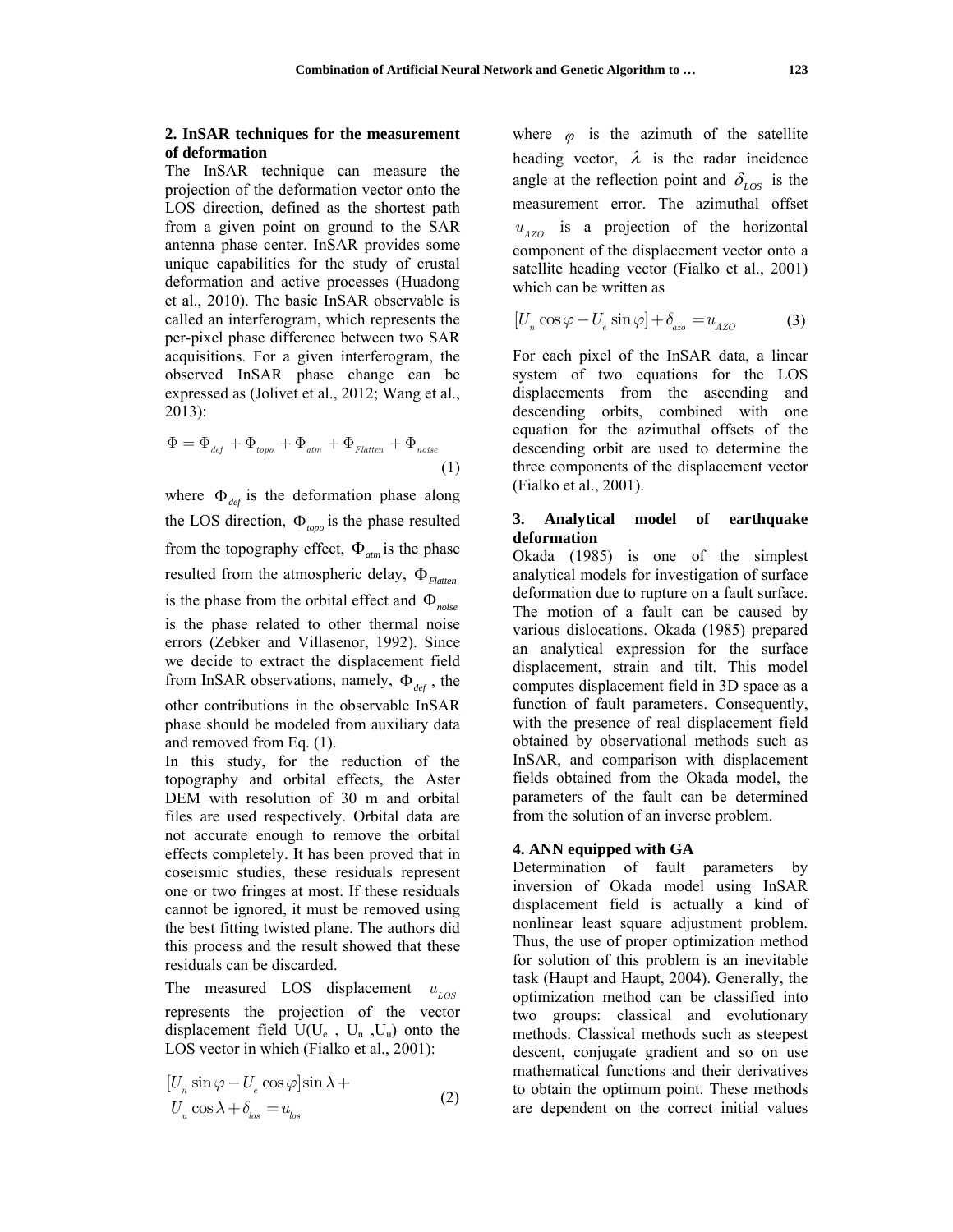and they are very sensitive to the choice of initial setup. Moreover, due to the use of function derivatives, they have some difficulties with complicated functions such as those that are dealt with in this study. Since the performance of these algorithms is highly dependent on the choice of initial values, it is most likely that they find a local optimum point instead of a global one (Haupt and Haupt, 2004) in the cases that the initial setup does not choose correctly.

Unlike the classical methods, evolutionary optimization methods such as ANN and GA use intelligent algorithms to find the solution. Therefore, the evolutionary methods do not have the problem of being trapped in a local optimum point, because they do not depend on the exact values of initial parameters (Del Frate and Salvatori, 2004; Haupt and Haupt, 2004).

ANN is one of the most applicable evolutionary optimization methods in nonlinear optimization, signal processing, intelligent control and so on. This method is a kind of combination of computer science and biology. ANN has a computational structure of biological neuron systems that can discover and resolve nonlinear and complex relationships between inputs in order to find a global optimum point in a large and finite space (Zell et al., 1995; Del Frate et al., 2003; Del Frate and Salvatori, 2004). The ANN consists of many nodes called neurons that communicate with each other using node connections called synapses. ANN has three main layers: input, output, and hidden. In the processing with ANN, two factors play an important role in the accuracy of the results: The interconnecting weights in the structure of the ANN and their modified quantities. Synapse weights the value sent from a connected neuron. Weights may have a positive, negative, or zero values. These values may be integer or real numbers depending on the application of ANN. Because of the lack of information, the initial weights of ANN are often produced stochastically (Yang et al., 2001). Estimating the initial weights that are global is difficult. Improper choice of weights might cause the ANN to be trapped in a local minimum and thus decreases the probability of finding the global optimum point. Moreover, it can reduce the convergence velocity of method and in some cases it may not converge at all. These limitations in artificial neural network must be resolved and optimized (Yang et al., 2001).

Because of the above-mentioned drawbacks, in this study, GA is used to produce the weights of the network connection of ANN optimization process. GA is a global iterative optimization method in which, by simulating the evolutionary processes of organisms, especially selection and elimination, the colony is selected and mutated repeatedly (Wang and Cao, 2002). One of the most important laws of evolution and mutation is the survival of the best and elimination of the worst (Wang and Cao, 2002). Based on these laws, as well as the adaptive estimation of every individual, better colony is gradually produced. The best individuals in the optimized colony are also found by global and parallel techniques (Goldberg, 1989; Michalewicz, 1992). GA has very strong ability of global searching, because it validates solutions in the finding space simultaneously. GA has the ability to deliver a good-enough and a fast-enough solution. This makes GA attractive for use in solving optimization problems. It is possible to apply these advantages of GA to improve the limitations of ANN. This technique in which the ANN and GA are integrated is called GANN method (Ahmad et al., 2010; Sangwan et al., 2015). GANN processing algorithm is illustrated in Fig. 2. It should be noted that the best structure for the ANN and GA is chosen based on the feedback received from the network.

## **5. Coulomb stress change**

The coulomb stress change is a seismic process, whose origin is a local discrete deformation event. It indicates that stress during an earthquake can cause movements in some parts of the fault and it is used in earthquake-forecasting models to assess earthquake activity.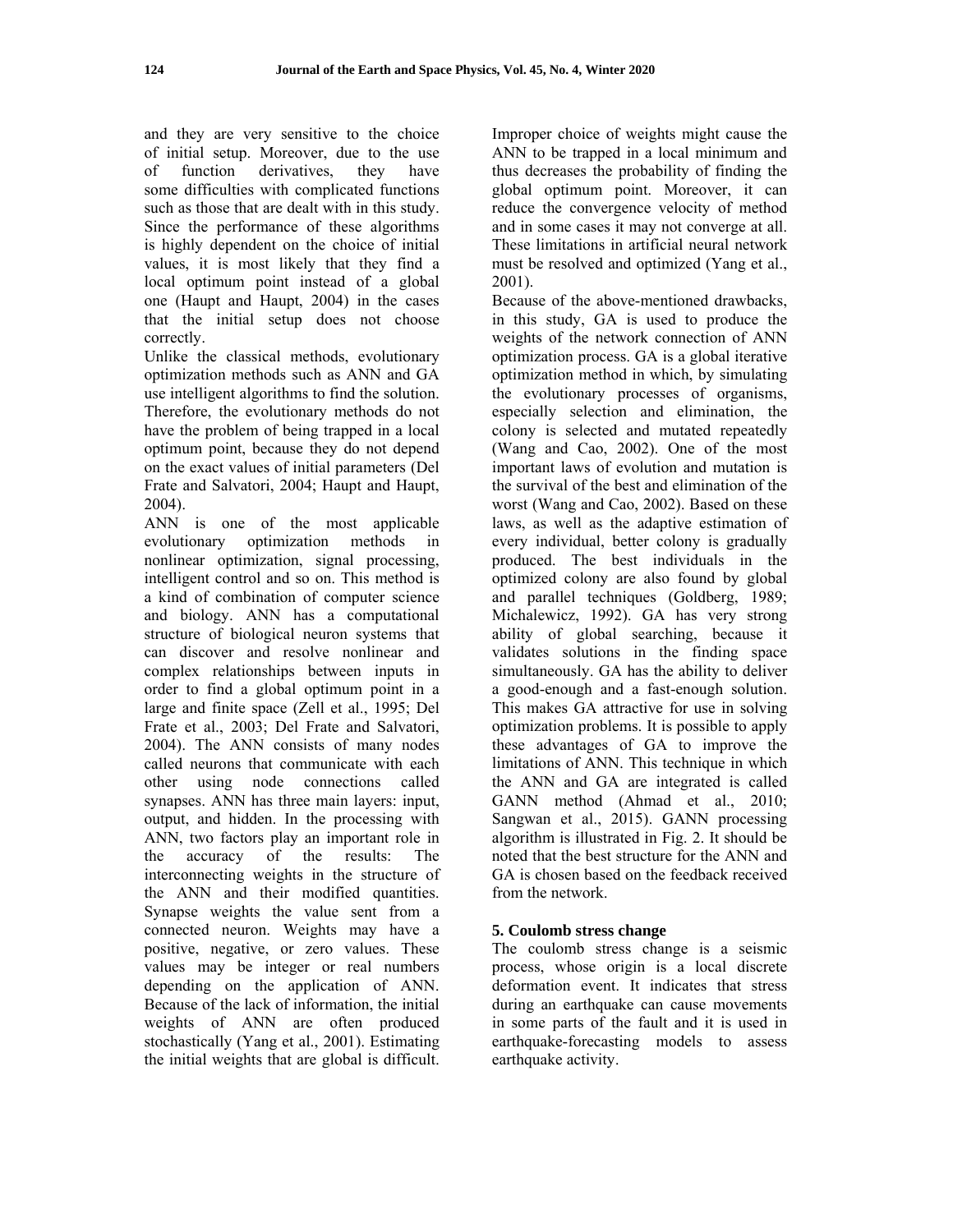

Figure 2. Sequence of operations in the integrated method of GANN.

The coulomb stress change caused by the earlier earthquakes can explain the epicenter location of aftershocks. The aftershocks probably occur in that location where the coulomb stress exceeds the failure strength of the fault surface. The change of coulomb failure stress can be defined as (Cocco and Rice, 2002; Wang et al., 2014):

$$
\Delta CFF = \Delta \tau + \mu \left( \Delta \sigma_n + \Delta P \right) \tag{4}
$$

where  $\Delta \tau$  is the shear stress in the direction of slip on the fault plane,  $\mu$  is the friction coefficient,  $\Delta \sigma_n$  is its normal stress change and  $\Delta P$  is the pore pressure change. During the co-seismic phase, the pore pressure change can be expressed as (Cocco and Rice, 2002; Wang et al., 2014):

$$
\Delta P = -B \frac{\Delta \sigma_{_{kk}}}{3} \tag{5}
$$

where  $\Delta \sigma_{kk}$  is the trace of the stress change tensor, and B is Skempton's coefficient. As a result, the coulomb failure model may be written as (Cocco and Rice, 2002; Wang et  $al., 2014$ :

$$
\Delta CFF = \Delta \tau + \mu \left( \Delta \sigma_n - B \frac{\Delta \sigma_{kk}}{3} \right) \tag{6}
$$

Considering the fault parameters, the coulomb stress change for co-seismic deformation can be expressed as (Cocco and Rice, 2002; Wang et al., 2014):

$$
\Delta CFF = \sin \lambda \left[-\frac{1}{2}\sin^2 \phi \sin(2\delta)\sigma^{11} + \frac{1}{2}\sin(2\phi)\sin(2\delta)\sigma^{12} + \sin \phi \cos(2\delta)\sigma^{13}\right]
$$
  

$$
-\frac{1}{2}\cos^2 \phi \sin(2\delta)\sigma^{22} - \cos \phi \cos(2\delta)\sigma^{23} + \frac{1}{2}\sin(2\delta)\sigma^{33}\right]
$$
  

$$
+\cos \lambda \left[-\frac{1}{2}\sin(2\phi)\sin \delta \sigma^{11} + \cos(2\phi)\sin \delta \sigma^{12} + \cos \phi \cos \delta \sigma^{13}\right]
$$
  

$$
+\frac{1}{2}\sin(2\phi)\sin \delta \sigma^{22} + \sin \phi \cos \delta \sigma^{12}\right] + \mu \left[\sin^2 \phi \sin^2 \delta \sigma^{11} - \sin(2\phi)\sin^2 \delta \sigma^{12}\right]
$$
  

$$
-\sin \phi \sin(2\delta)\sigma^{13} + \cos^2 \phi \sin^2 \delta \sigma^{22} + \cos \phi \sin(2\delta)\sigma^{23} + \cos^2 \delta \sigma^{33} - \frac{B}{3}(\sigma^{11} + \sigma^{22} + \sigma^{23})\right]
$$
(7)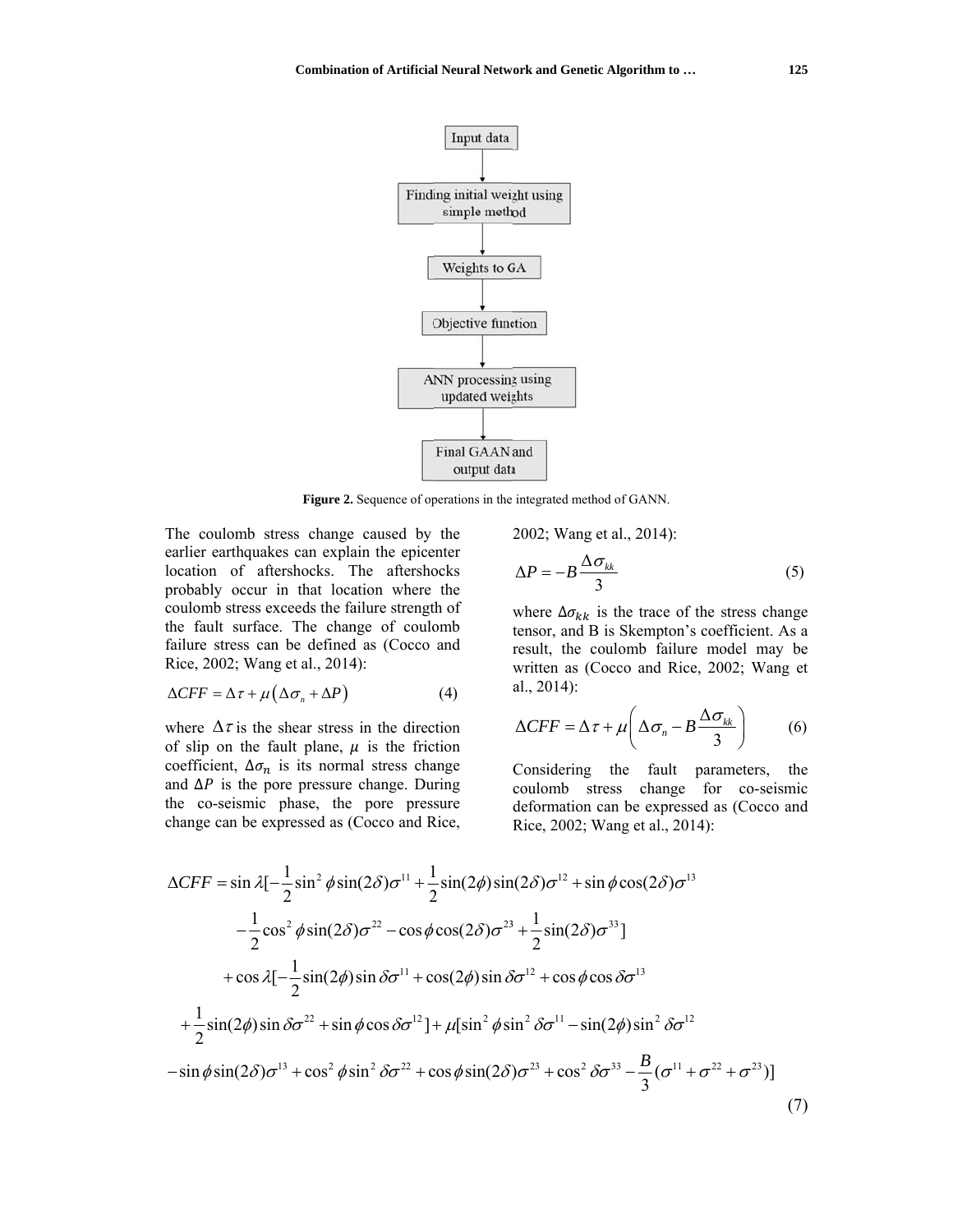where  $\phi$ ,  $\lambda$  and  $\delta$  are the strike, rake and dip angle of the fault and  $\{\sigma^{ij} | i, j = 1, 2, 3\}$  are the components of the stress change tensor. Previous experiments and studies concluded that the values of  $\mu$  are between 0.6 and 0.8 for most rock materials (Byerlee, 1978; Cattin et al., 2009). Besides, Skempton's coefficient is between 0.4 and 0.9 for granite, sandstone and marble, but still unconstrained for other rocks. In this study, according to the geological features of the study area, the values of  $\mu$  and B are considered to be equal to 0.6 and 0.5 respectively (Byerlee, 1978; Cattin et al., 2009; Khodaverdian et al.,  $2015$ ).

#### 6. Data set

To perform the InSAR analysis, the two Sentinel-1A radar acquisitions are used. The dates of acquisitions are very near to the date of Sefid-Sang earthquake that enables better quantification of co-seismic displacement. The features of data can be seen in Table 1.

#### 7. Numerical results and discussion

In this section, the focus is on the case study of the paper, presenting the numerical results and detailed analysis of Sefid-Sang earthquake along with its fault system. At the outset, we about the selected SAR acquisitions and the earthquake deformation field extracted from them are briefly discussed. In the next step, an inversion problem is conducted to determine the fault parameters using Okada (1985) model by integration of the genetic algorithm with the artificial neural network

## 7-1. Processing of radar acquisitions and earthquake displacement field

The open source and free InSAR processing software GMTSAR is prepared in c-code and csh scripts (Sandwell et al., 2011). This software provides the possibility to easily process SAR, to access to the relevant code and to add some filters in order to enhance the accuracy of the final displacement fields. In SAR processing initiates with the preprocessing step from using DEM and orbital radar data information. The interferograms are multilooked by a factor 6 in range and 4 in azimuth, and the Lee filter is used for phase filtering. Fig. 3 shows the interferograms of ascending and descending passes. Fig. 4 shows the horizontal and vertical components of displacement field derived by combination of descending and ascending interferograms.

As can be seen in Fig. 4, the maximum observed vertical displacement is about 12  $cm$ and the maximum horizontal displacement is about 4 cm occurred around the fault region.

| Mission     | <b>Master Date</b> | <b>Slave Date</b> | Pass | Perpendicular Baseline (m) | Look Angle (d) |
|-------------|--------------------|-------------------|------|----------------------------|----------------|
| Sentinel-1A | 2017/03/25         | 2017/04/10        |      |                            |                |
| Sentinel-1A | 2017/03/28         | 2017/04/08        |      |                            | 4:             |

Table 1. Sentinel-1A acquisitions.



Figure 3. The obtained interferograms (left: Ascending and right: descending).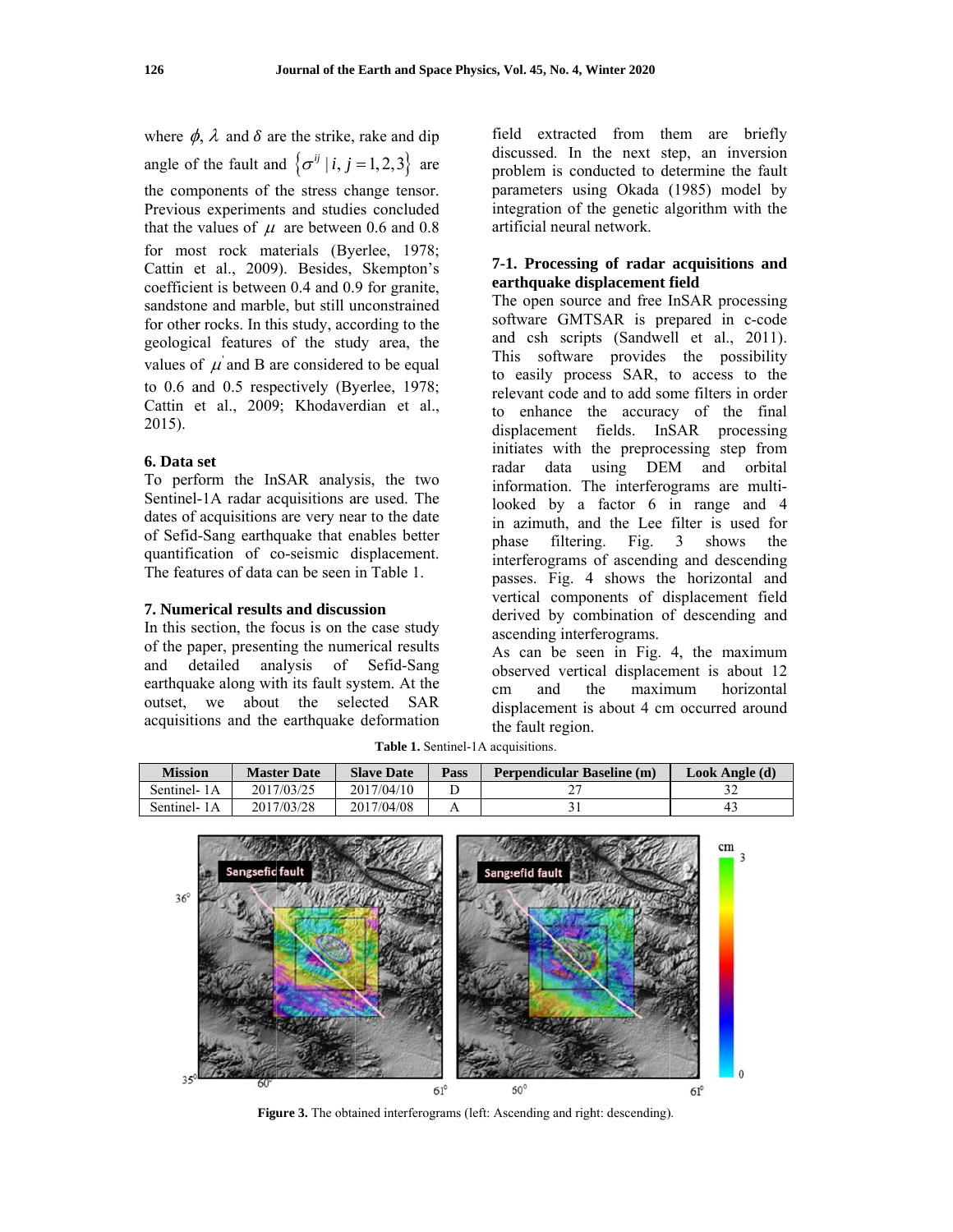

**Figure 4.** 3D map of horizontal (a) and vertical (b) displacement fields.

## 7-2. Inversion of displacement field to focal mechanism and fault parameters

In this section, the optimum fault parameters and focal mech anism of S Sefid-Sang f fault system are computed using the inversion of the displacement field. The fault parameters include length, width, dip angle, strike, rake, depth and slip vector. In order to achieve the training performance of the trained artificial neural network, the use of simulated data is necessary. The training data is prepared by changing parameters in the specific limits. Parameter ranges and rates of change can be seen in Table 2. settings and evaluate the

A fixed artificial neural network for all samples which consists of 4812 points is considered. Introducing the sample fault parameters as an input to the Okada model, the displacement field is calculated and used as an input to the ANN. Therefore, ANN has 4812 inputs and 5 output neu urons; theref fore, 3670 samples are e prepared. 2 120 samples s are used for training of artificial neural network,

deviation

3

4.7

and 1550 samples are used to evaluate the network. Here, GA is applied to adjust the weights of the network connections. The Mean Square Error (MSE) is used to evaluate the network performance. The computations are completed when the MSE tends to a constant value. After the training step, the deformation field derived from InSAR observations is used as an input for GANN, and the fault parameters are derived as an output. The results for fault parameters are shown in Table 3. Consequently, moment magnitude of about 5.7 Mw scale is computed for this earthquake.

The computed parameters for this fault using different data sets are presented in Table 4. As can be seen, the results of this study are close to the results obtained from different m ethods and data sets. Existing differences are because other data sets considered the fault as a point, and so do not provide a fault dimension. Moreover, these differences are existed between these other data sets.

3.8

1.9

0.78

Table 2. Parameter ranges and rates of change.

|                 | <b>Locking depth</b><br>(km) | Dip angle<br>(deg) | Width<br>(km) | Length<br>(km) | <b>Strike</b><br>$(\deg)$ | Rake<br>(deg) | <b>Slip</b><br>(m) |
|-----------------|------------------------------|--------------------|---------------|----------------|---------------------------|---------------|--------------------|
| Lımıt           | $5 - 10$                     | 55-75              | $8 - 16$      | $20 - 40$      | 110-150                   | $0 - 60$      | $0.5 - 6.5$        |
| Rate of changes |                              | 10                 |               |                | 10                        | 10            | 0.5                |

| <b>Table 3.</b> The results of the calculation of fault parameters and their standard deviation. |                       |                    |               |                |                                 |                        |                    |  |
|--------------------------------------------------------------------------------------------------|-----------------------|--------------------|---------------|----------------|---------------------------------|------------------------|--------------------|--|
|                                                                                                  | Locking depth<br>(km) | Dip angle<br>(deg) | Width<br>(km) | Length<br>(km) | <b>Strike angle</b><br>$(\deg)$ | Rake angle<br>$(\deg)$ | <b>Slip</b><br>(m) |  |
| Result                                                                                           |                       | 55                 | 10            | 34             | 210                             | 154                    | -4.                |  |
| Standard                                                                                         |                       |                    |               |                |                                 |                        |                    |  |

3.4

2.1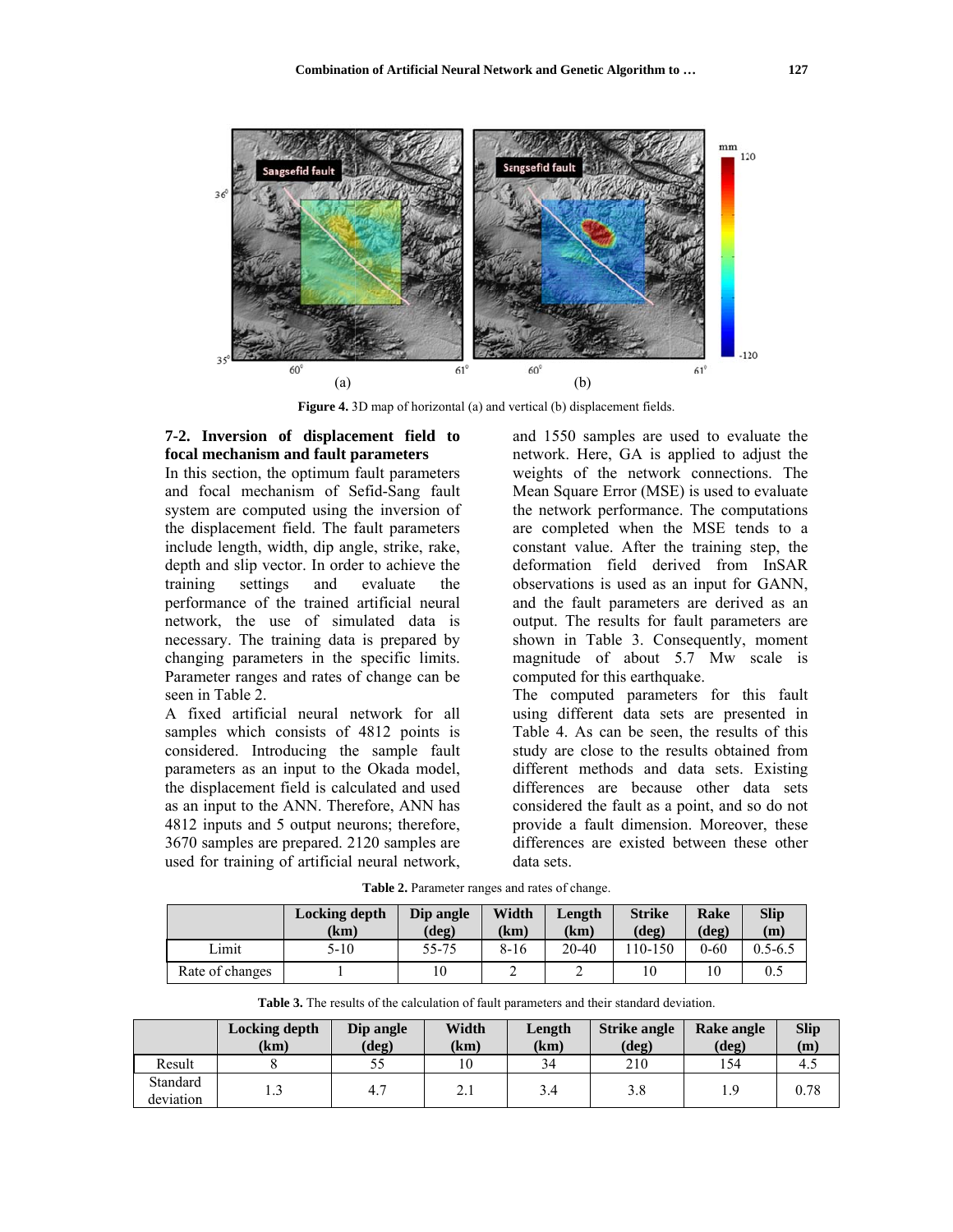#### $7-3.$ Coulomb strain and stress computation

In this section, the strain and stress are calculated using the Coulomb model and also the dilatation caused by the earthquake deformation is derived. The stress and strain are calculated using the final fault parameters determined in the previous section. Fig. 5  $(a)$ -(c) represents the three components of the normal strain and Fig.  $5(d)$ –(f) represents the components of the shear strain  $S_{xy}$ ,  $S_{yz}$ and  $S_{Xz}$  lying in the XY, XZ and YZ planes, respectively, thereby denoting the propagation of strain energy along the northwest-south-east direction.

Fig. 6 shows the pattern of coulomb stress change. According to this figure, one can infer that at first the compressive stress is occurred, and then the tensile stress is prevailed. With a careful looking, the results expressed itself in dilatation. In Fig. 6, red color represents regions of increased stress, and blue represents regions of decreased stress.

Table 4. Fault parameters estimated from different data sets.

| Data set    | Locking depth<br>(km) | Dip angle<br>$(\text{deg})$ | Width<br>(km)            | Length<br>(km) | <b>Strike angle</b><br>$(\deg)$ | Rake angle<br>$(\text{deg})$ | <b>Slip</b><br>(m)       |
|-------------|-----------------------|-----------------------------|--------------------------|----------------|---------------------------------|------------------------------|--------------------------|
| USGS        |                       | 20.73                       | $\overline{\phantom{a}}$ | -              | 316.105                         | 127.58                       | $\overline{\phantom{0}}$ |
| <b>GCMT</b> |                       | 53.44                       | $\overline{\phantom{a}}$ | -              | 312.91                          | 17.59ء                       | $\overline{\phantom{0}}$ |
| IRSC        |                       | 45.46                       | $\blacksquare$           | -              | 329.101                         | 120.80                       | $\overline{\phantom{0}}$ |



Figure 5. The coulomb strain field. Normal Strain produced along the (a) x-direction (b) y-direction (c) z-direction and the shear strain produced in the (d) XY plane (e) YZ plane (f) XZ plane (positive change denoted by red and negative by blue colour).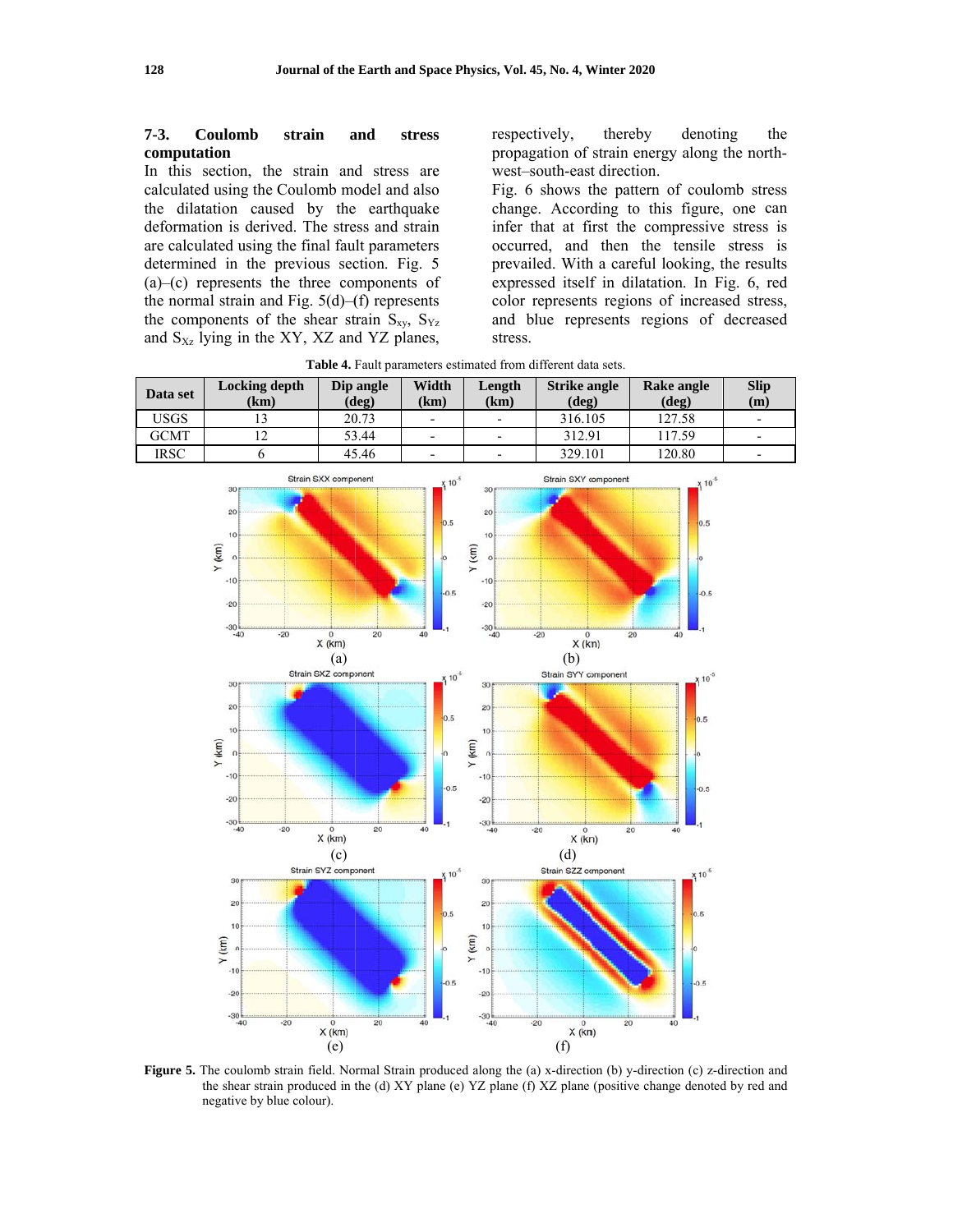

Figure 6. The coulomb stress change and dilatation from coulomb model.

#### 8. Conclusion

In this study, the source parameters of Sefid-Sang earthquake have been determined using the InSAR technique of co-seismic deformation field acquired by Sentinel-1A satellite. To do so, two acquisitions before and two acquisitions after the earthquake are compared to each other to derive the LOS displacement fields in directions of ascending and descending tracks. Moreover, using both descending and ascending LOS displacement fields, the 3D displacement field in the local coordinate system is derived. Finally, the nonlinear inversion problem is conducted to constrain the fault parameters using the observed surface displacement field with the aid of artificial neural network optimization method, equipped with genetic algorithm. The results of inversion process for fault depth and slip are 8 km and 4.5 m respectively. Besides, moment magnitude of about 5.7 Mw is computed for this earthquake.

## **Acknowledgments**

Authors would like to appreciate the European Space Agency (ESA) for providing the radar acquisitions.

#### **References**

Ahmad, F., Mat-Isa, N., Hussain, Z., Boudville, R. and Osman, M., 2010, Genetic Algorithm-Artificial Neural Network (GA-ANN) hybrid intelligence for cancer diagnosis. Proceedings of the 2nd International Conference  $\Omega$ Computational Intelligence, Communication Systems and Networks (CICSYN '10), pp. 78.

- Akbari, M., Ghafoori, M. Moghaddas, N. H. and Lashkaripour, G. R., 2011, Seismic microzonation of Mashhad city, northeast Iran, Annals of Geophysics, 54(4), 424-434.
- Ambraseys, N. N. and Melville, C. P., 1982, A History of Persian Earthquakes, Cambridge University Press, Cambridge, UK, 219 pp.
- Byerlee, J., 1978, Friction of rocks, Pure Appl. Geophys., 116, 615–626.
- Cattin, R., Chamot-Rooke, N., Pubellier, M., Rabaute, A. Delescluse, M. Vigny, C. Fleitout, L. and Dubernet, P., 2009, Stress change and effective friction coefficient Sumatra-Andaman-Sagaing along the fault system after the 26 December 2004  $(Mw = 9.2)$  and the 28 March 2005 (Mw)  $= 8.7$ ) earthquakes, Geochem. Geophys. Geosyst., 10, Q03011, doi:10.1029/2008GC002167.
- Cocco, M. and Rice, J. R., 2002, Pore pressure and poroelasticity effects in Coulomb stress analysis of earthquake interactions, J. Geophys. Res., 107(B2), 2030, doi:10.1029/2000JB000138.
- Del Frate, F., Ferrazzoli, P. and Schiavon, G., 2003, Retrieving soil moisture and agricultural variables by microwave radiometry using neural networks. Remote Sens. Environ, 84:174-183.
- Del Frate, F. and Salvatori, L., 2004, Oil spill detection by means of neural network algorithms: sensitivity analysis. a Proceedings of the Geoscience and Remote Sensing Symposium, IGARSS '04. Anchorage (AK): IEEE International, 2, 1370--1373.
- Fattahi, H. and Amelung, F., 2016, InSAR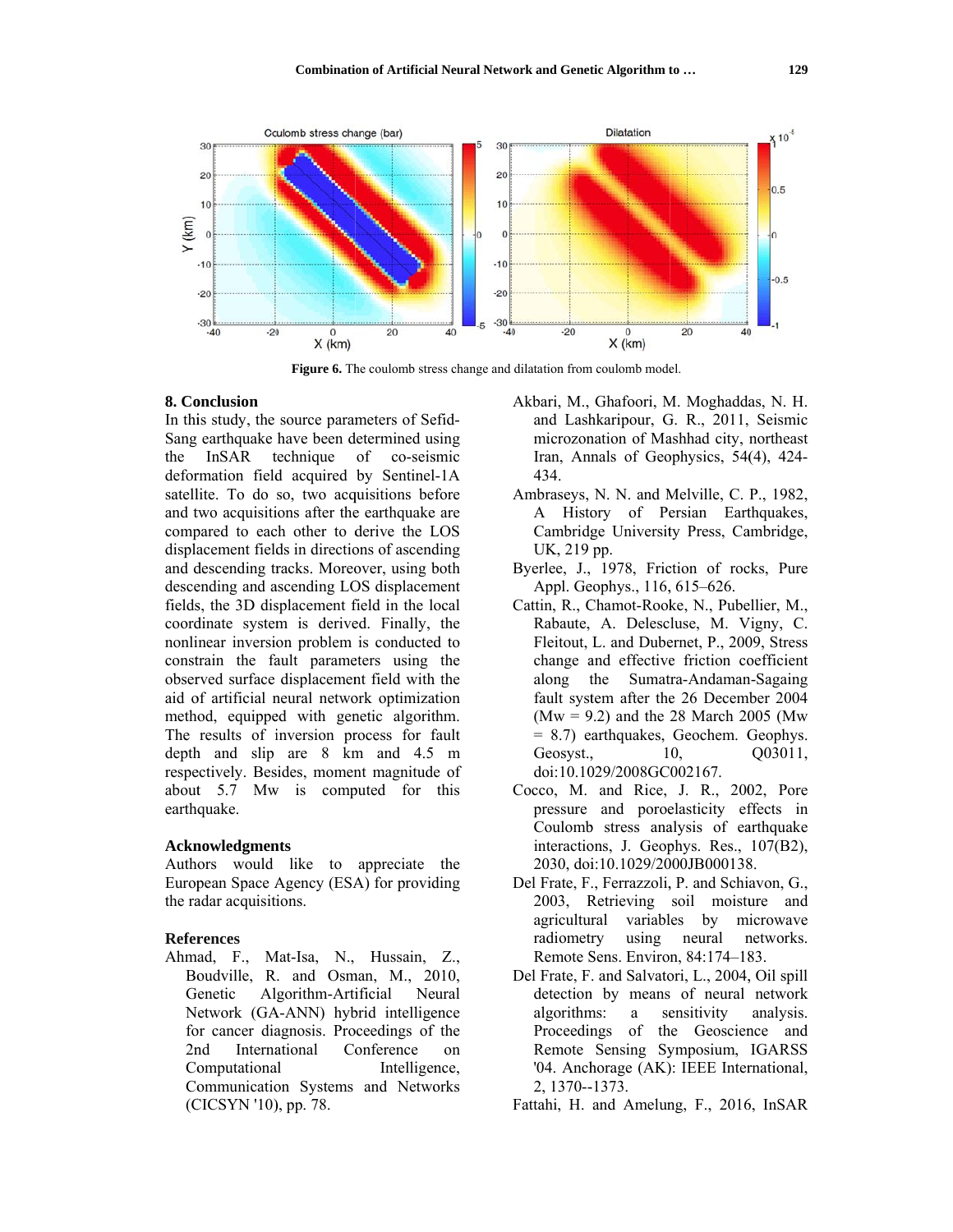observations of strain accumulation and fault creep along the Chaman Fault system, Pakistan and Afghanistan. Geophysical Research Letters, 43(16): 8399–8406.

- Fialko, Y., Simons, M. and Agnew, D., 2001, The Complete (3-D) Surface Displacement Field in the Epicentral Area of the 1999 M(W) 7.1 Hector Mine Earthquake, California, from Space Geodetic Observations. Geophysical Research Letters, 28(16), 3063–3066. doi:10.1029/2001GL013174.
- Furuya, M. and Satyabala, S. P., 2008, Slow earthquake in Afghanistan detected by InSAR, Geophys. Res. Lett., 35(6), doi:10.1029/2007GL033049.
- Goldberg, D. E., 1989, Genetic Algorithms in Search, Optimization and Machine Learning. Addison-Wesley Publishing Co., Reading, Massachusetts, 412 pp. 17. Han, S.C., Shum, C.K., Bevis, M., Ji C., Kuo, C.Y., 2006. Crustal dilatation.
- Guangyu Xu., Caijun Xu., Yangmao Wen., 2018, Sentinel-1 observation of the 2017 Sangsefid earthquake, northeastern Iran: Rupture of a blind reserve-slip fault near the Eastern Kopeh Dagh. Tecto, doi:10.1016/j.tecto.2018.03.009.
- Haji-Aghajany, S., Voosoghi, B. and Yazdian, A., 2017, Estimation of north Tabriz fault parameters using neural networks and 3D tropospherically corrected surface displacement field. Geomatics, Natural Hazards and Risk. doi.org/10.1080/19475705.2017.1289248.
- Haupt, R. L and Haupt, S. E., 2004, Practical Genetic Algorithms, 2nd Edition, John Wiley & Sons Inc.
- Huadong, G., Xinyuan, W., Xinwu, L., Guang, L., Lu, Z. and Shiyong, Y., 2010, Yushu earthquake synergic analysis study using multi-modal SAR datasets. Chinese Science Bulletin, 55(31), 3499–3503.
- Jolivet, R., Lasserre, C., Doin, M., Guillaso, S., Peltzer, G., Dailu, R., Sun, J., Shen, Z. and Xu, X., 2012, Shallow creep on the Haiyuan Fault (Gansu, China) revealed by SAR Interferometry. Journal of Geophysical Research, 117, http://dx.doi.org/10.1029/2011JB008732.
- Kaneko, Y., Fialko, Y., Sandwell, D. T., Tong, X. and Furuya, M., 2013, Interseismic deformation and creep along

the central section of the North Anatolian Fault (Turkey): InSAR observations and implications for rate-and-state friction properties, J. Geophys. Res. Solid Earth, 118(1), 316–331, doi:10.1029/2012JB009661.

Kawasaki, I., Asai, Y., Tamura, Y., Sagiya, T., Mikami, N., Okada, Y., Sakata, M. and Kasahara, M., 1995, The 1992 Sanriku-Oki, Japan, ultraslow earthquake, J. Phys. Earth, 43, 105–116.

- Khodaverdian, A., Zafarani, H. and Rahimian, M., 2015, Long term fault slip rates, distributed deformation rates and forecast of seismicity in the Iranian Plateau, Tectonics, 34, 2190–2220, doi:10.1002/2014TC003796.
- Michalewicz, Z., 1992, Genetic Algorithm+ Data Structures = Evolution Programs. Springer Verlag, Berlin, 340 pp.
- Maruyama, T., 1964, Statical elastic dislocation in an infinite and semi-infinite medium. Bull Earthq. Res. Inst., 42, 289- 368.
- Motagh, M., Bahroudi, A., Haghighi, M. H., Samsonov, S., Fielding, E. and Wetzel, H.U., 2015, The 18 August 2014 Mw 6.2 Mormori, Iran, Earthquake: A thin skinned faulting in the Zagros Mountain inferred from InSAR measurements. Seismological Research Letters, 86(3), 775–782.
- Okada, Y., 1985, Surface deformation due to shear and tensile faults in a half-space. Bull. Seism. Soc. Am., 75, 1135-1154.
- Sandwell, D., Mellors, R., Tong, X., Wei, M. and Wessel, P., 2011, An InSAR Processing System Based on Generic Mapping Tools. Scrips Institution of Oceanography Technical Report, University of California, San Diego.
- Sangwan, K., Saxena, S. and Kant, G., 2015, Optimization of machining parameters to minimize surface roughness using integrated ANN-GA approach. Proceedings of the 22nd CIRP Conference on Life Cycle Engineering (LCE '15), 29, 305–310, Sydney, Australia.
- Steketee, J. A., 1958a, On Volterra's dislocations in a semi-infinite elastic medium. Can. J. Phys., 36, 192–205.
- Steketee, J. A., 1958b, Some geophysical applications of the elasticity theory of dislocations. Can. J. Phys., 36, 1168–